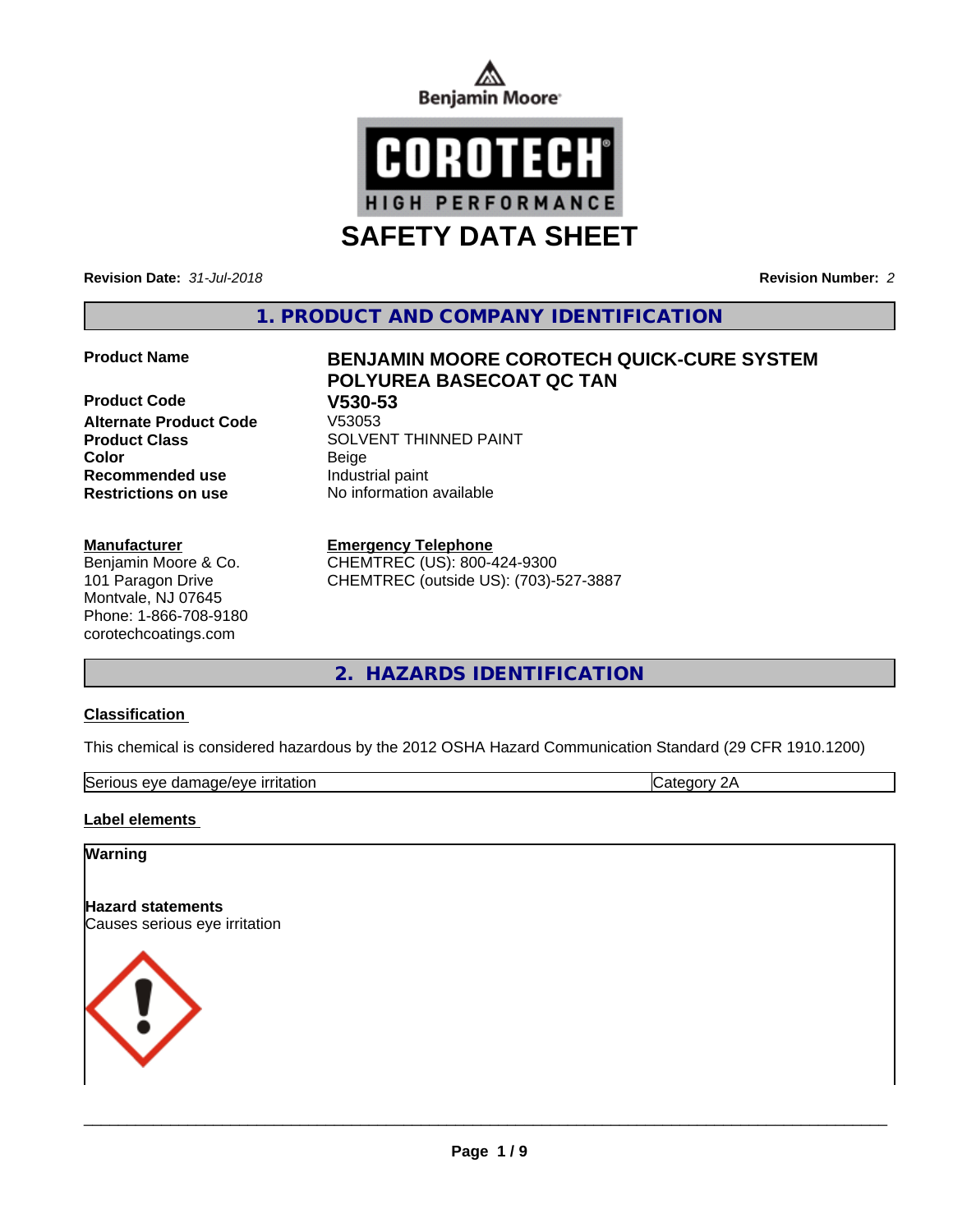## **Appearance** liquid

**Odor** characteristic

#### **Precautionary Statements - Prevention**

Wash face, hands and any exposed skin thoroughly after handling Wear eye/face protection

#### **Eyes**

IF IN EYES: Rinse cautiously with water for several minutes. Remove contact lenses, if present and easy to do. Continue rinsing If eye irritation persists: Get medical advice/attention

#### **Hazards not otherwise classified (HNOC)**

Not applicable

#### **Other information**

No information available

#### **Other hazards**

 **IMPORTANT:** Designed to be mixed with other components. Mixture will have hazards of all components. Before opening packages, read all warning labels. Follow all precautions.

 **CAUTION:** All floor coatings may become slippery when wet. Where non-skid characteristics are desired, use an appropriate anti-slip aggregate.

## **3. COMPOSITION INFORMATION ON COMPONENTS**

| <b>Chemical name</b>              | <b>CAS No.</b> | Weight-% |
|-----------------------------------|----------------|----------|
| Kaolin. calcined                  | 66402-68-4     | ~~<br>∠∪ |
| Titanium dioxide                  | 13463-67-7     | ~~<br>∠∪ |
| Glycidoxy propyl trimethoxysilane | 2530-83-8      |          |

## **4. FIRST AID MEASURES**

| <b>General Advice</b>                            | No hazards which require special first aid measures.                                                     |
|--------------------------------------------------|----------------------------------------------------------------------------------------------------------|
| <b>Eye Contact</b>                               | Rinse thoroughly with plenty of water for at least 15 minutes and consult a<br>physician.                |
| <b>Skin Contact</b>                              | Wash off immediately with soap and plenty of water while removing all<br>contaminated clothes and shoes. |
| <b>Inhalation</b>                                | Move to fresh air. If symptoms persist, call a physician.                                                |
| Ingestion                                        | Clean mouth with water and afterwards drink plenty of water. Consult a physician<br>if necessary.        |
| <b>Most Important</b><br><b>Symptoms/Effects</b> | None known.                                                                                              |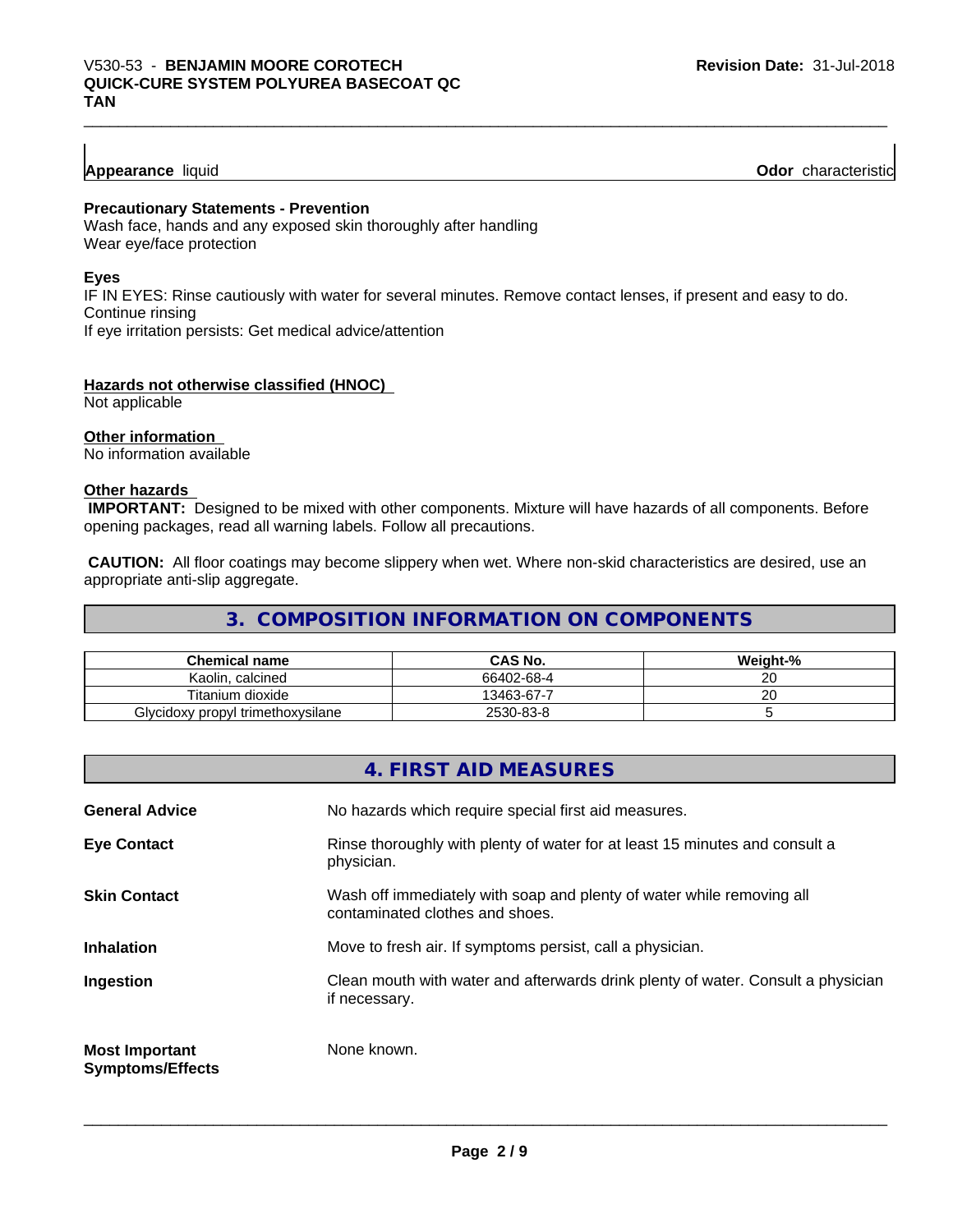| <b>Notes To Physician</b>                                                         | Treat symptomatically. |                                                                                                            |                                                                                                                 |  |
|-----------------------------------------------------------------------------------|------------------------|------------------------------------------------------------------------------------------------------------|-----------------------------------------------------------------------------------------------------------------|--|
|                                                                                   |                        | 5. FIRE-FIGHTING MEASURES                                                                                  |                                                                                                                 |  |
| <b>Suitable Extinguishing Media</b>                                               |                        | Use extinguishing measures that are appropriate to local<br>circumstances and the surrounding environment. |                                                                                                                 |  |
| <b>Protective Equipment And Precautions For</b><br><b>Firefighters</b>            |                        | and full protective gear.                                                                                  | As in any fire, wear self-contained breathing apparatus<br>pressure-demand, MSHA/NIOSH (approved or equivalent) |  |
| <b>Specific Hazards Arising From The Chemical</b>                                 |                        | extreme heat.                                                                                              | Closed containers may rupture if exposed to fire or                                                             |  |
| <b>Sensitivity To Mechanical Impact</b>                                           |                        | No                                                                                                         |                                                                                                                 |  |
| <b>Sensitivity To Static Discharge</b>                                            |                        | No.                                                                                                        |                                                                                                                 |  |
| <b>Flash Point Data</b><br>Flash Point (°F)<br>Flash Point (°C)<br><b>Method</b>  |                        | 442.2<br>227.9<br><b>PMCC</b>                                                                              |                                                                                                                 |  |
| <b>Flammability Limits In Air</b>                                                 |                        |                                                                                                            |                                                                                                                 |  |
| Lower flammability limit:<br><b>Upper flammability limit:</b>                     |                        | Not applicable<br>Not applicable                                                                           |                                                                                                                 |  |
| Health: 1<br>NFPA                                                                 | Flammability: 1        | Instability: 0                                                                                             | <b>Special: Not Applicable</b>                                                                                  |  |
| <b>NFPA Legend</b><br>0 - Not Hazardous<br>1 - Slightly<br>2 - Moderate<br>o ⊔iah |                        |                                                                                                            |                                                                                                                 |  |

3 - High 4 - Severe

*The ratings assigned are only suggested ratings, the contractor/employer has ultimate responsibilities for NFPA ratings where this system is used.*

*Additional information regarding the NFPA rating system is available from the National Fire Protection Agency (NFPA) at www.nfpa.org.*

## **6. ACCIDENTAL RELEASE MEASURES**

| <b>Personal Precautions</b>      | Avoid contact with skin, eyes and clothing. Ensure adequate ventilation.                             |
|----------------------------------|------------------------------------------------------------------------------------------------------|
| <b>Other Information</b>         | Prevent further leakage or spillage if safe to do so.                                                |
| <b>Environmental precautions</b> | See Section 12 for additional Ecological Information.                                                |
| <b>Methods for Cleaning Up</b>   | Soak up with inert absorbent material. Sweep up and shovel into suitable<br>containers for disposal. |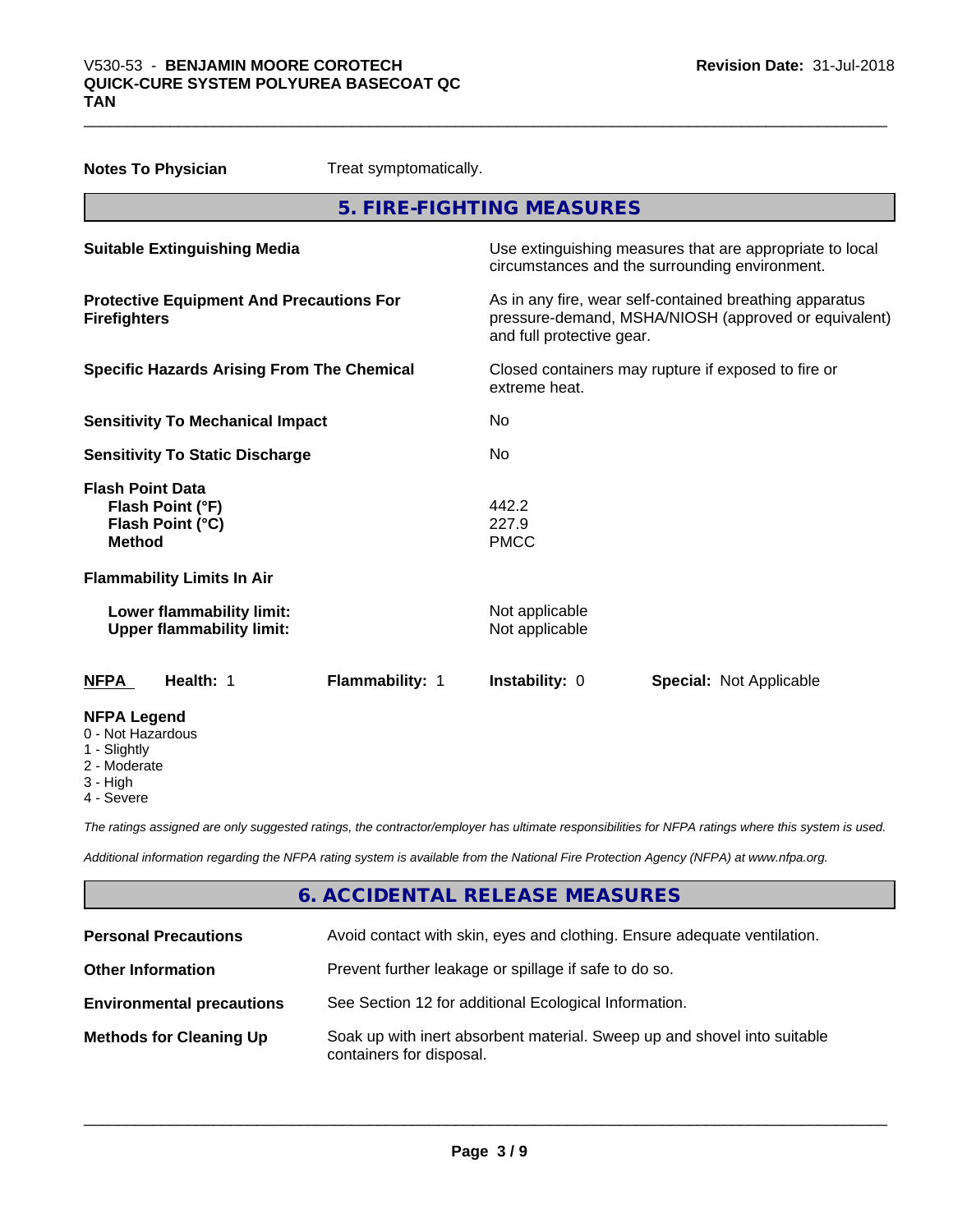## **7. HANDLING AND STORAGE**

| <b>Handling</b>               | Avoid contact with skin, eyes and clothing. Avoid breathing vapors, spray mists or<br>sanding dust. In case of insufficient ventilation, wear suitable respiratory<br>equipment. |
|-------------------------------|----------------------------------------------------------------------------------------------------------------------------------------------------------------------------------|
| <b>Storage</b>                | Keep container tightly closed. Keep out of the reach of children.                                                                                                                |
| <b>Incompatible Materials</b> | No information available                                                                                                                                                         |

## **8. EXPOSURE CONTROLS/PERSONAL PROTECTION**

## **Exposure Limits**

| <b>Chemical name</b> | <b>ACGIH TLV</b>                                       | <b>OSHA PEL</b>           |
|----------------------|--------------------------------------------------------|---------------------------|
| Kaolin, calcined     | 5 mg/m <sup>3</sup> - TWA 0.02 mg/m <sup>3</sup> - TWA | 5 mg/m <sup>3</sup> - TWA |
|                      | $0.1$ mg/m <sup>3</sup> - TWA                          |                           |
|                      | $10 \text{ mg/m}^3$ - STEL                             |                           |
| Titanium dioxide     | 10 mg/m <sup>3</sup> - TWA                             | 15 mg/m $3$ - TWA         |

#### **Legend**

ACGIH - American Conference of Governmental Industrial Hygienists Exposure Limits OSHA - Occupational Safety & Health Administration Exposure Limits N/E - Not Established

| <b>Engineering Measures</b>          | Ensure adequate ventilation, especially in confined areas.                                                                          |  |  |
|--------------------------------------|-------------------------------------------------------------------------------------------------------------------------------------|--|--|
| <b>Personal Protective Equipment</b> |                                                                                                                                     |  |  |
| <b>Eye/Face Protection</b>           | Safety glasses with side-shields.                                                                                                   |  |  |
| <b>Skin Protection</b>               | Protective gloves and impervious clothing.                                                                                          |  |  |
| <b>Respiratory Protection</b>        | In case of insufficient ventilation wear suitable respiratory equipment.                                                            |  |  |
| <b>Hygiene Measures</b>              | Avoid contact with skin, eyes and clothing. Remove and wash contaminated<br>clothing before re-use. Wash thoroughly after handling. |  |  |

## **9. PHYSICAL AND CHEMICAL PROPERTIES**

| Appearance                  | liquid                   |
|-----------------------------|--------------------------|
| Odor                        | characteristic           |
| <b>Odor Threshold</b>       | No information available |
| Density (Ibs/gal)           | $10.7 - 10.8$            |
| <b>Specific Gravity</b>     | $1.28 - 1.30$            |
| рH                          | No information available |
| <b>Viscosity (cps)</b>      | No information available |
| Solubility(ies)             | No information available |
| <b>Water solubility</b>     | No information available |
| <b>Evaporation Rate</b>     | No information available |
| Vapor pressure @20 °C (kPa) | No information available |
| Vapor density               | No information available |
| Wt. % Solids                | $90 - 100$               |
| Vol. % Solids               | $90 - 100$               |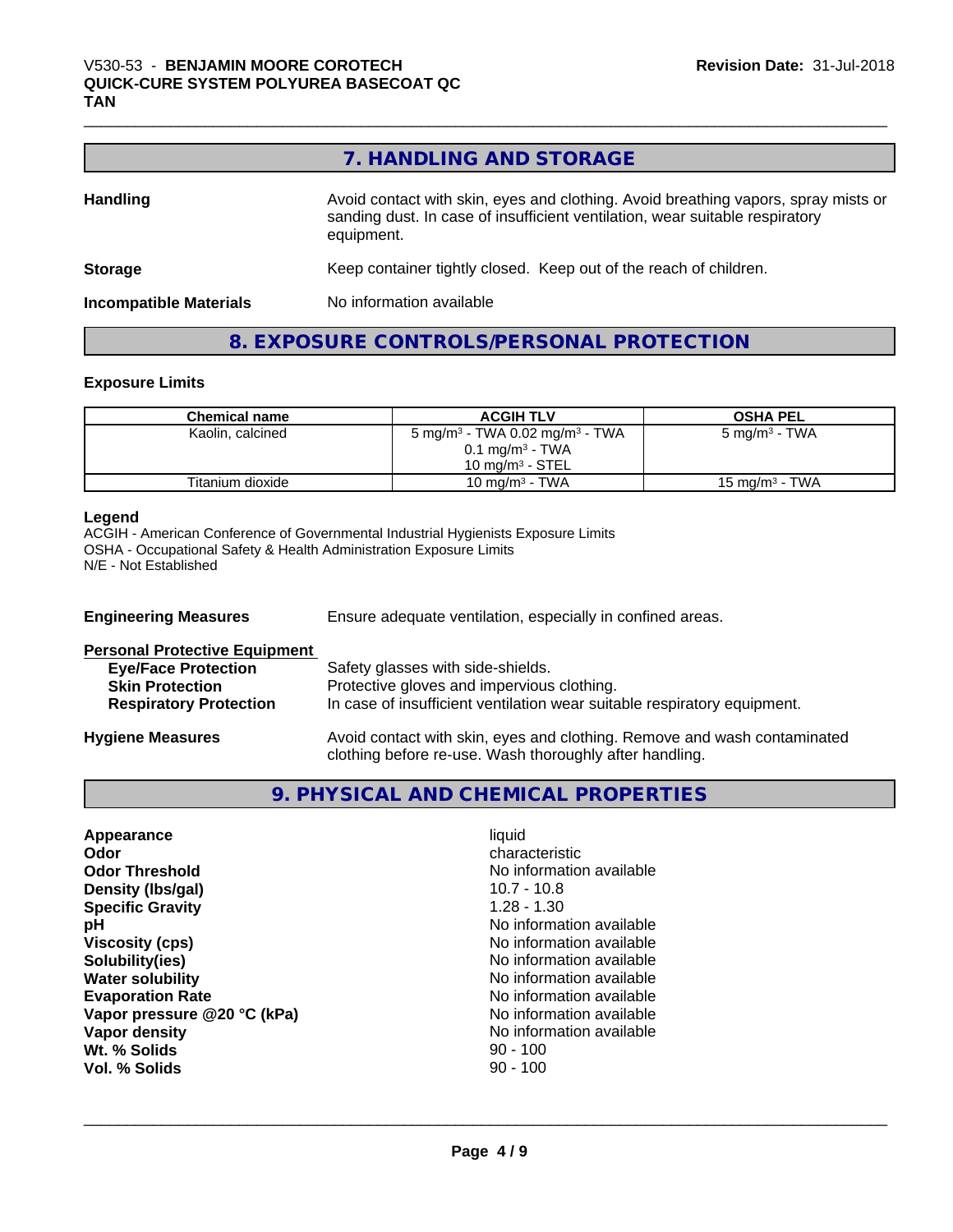## V530-53 - BENJAMIN MOORE COROTECH<br>QUICK-CURE SYSTEM POLYUREA BASECOAT QC<br>TAN **QUICK-CURE SYSTEM POLYUREA BASECOAT QC TAN**

**Wt. % Volatiles** 0 - 10<br> **Vol. % Volatiles** 0 - 10 **Vol. % Volatiles VOC Regulatory Limit (g/L)** < 100 **Boiling Point (°F) Boiling Point (°C)** 313.0 **Freezing Point (°F)**<br> **Freezing Point (°C)**<br> **Freezing Point (°C)**<br> **No information available Flash Point (°F) Flash Point (°C)** 227.9 **Method** PMCC **Flammability (solid, gas)** Not applicable **Upper flammability limit:**<br> **Lower flammability limit:**<br>
Not applicable<br>
Not applicable **Lower flammability limit:**<br> **Autoignition Temperature (°F)**<br>
Mo information available **Autoignition Temperature (°F)**<br> **Autoignition Temperature (°C)** 
<br> **Autoignition Temperature (°C)** 
<br> **Autoignition Temperature (°C) Autoignition Temperature (°C)**<br> **Decomposition Temperature (°F)** No information available **Decomposition Temperature (°F) Decomposition Temperature (°C)** No information available **Partition coefficient Contract Contract Contract Contract Contract Contract Contract Contract Contract Contract Contract Contract Contract Contract Contract Contract Contract Contract Contract Contract Contract Contract** 

No information available 442.2

## **10. STABILITY AND REACTIVITY**

| <b>Reactivity</b>                         | Not Applicable                           |
|-------------------------------------------|------------------------------------------|
| <b>Chemical Stability</b>                 | Stable under normal conditions.          |
| <b>Conditions to avoid</b>                | Prevent from freezing.                   |
| <b>Incompatible Materials</b>             | No materials to be especially mentioned. |
| <b>Hazardous Decomposition Products</b>   | None under normal use.                   |
| <b>Possibility of hazardous reactions</b> | None under normal conditions of use.     |

**11. TOXICOLOGICAL INFORMATION**

| <b>Product Information</b>               |                                                                                            |  |  |
|------------------------------------------|--------------------------------------------------------------------------------------------|--|--|
| Information on likely routes of exposure |                                                                                            |  |  |
|                                          | <b>Principal Routes of Exposure</b> Eye contact, skin contact and inhalation.              |  |  |
| <b>Acute Toxicity</b>                    |                                                                                            |  |  |
| <b>Product Information</b>               | No information available                                                                   |  |  |
|                                          | Symptoms related to the physical, chemical and toxicological characteristics               |  |  |
| <b>Symptoms</b>                          | No information available                                                                   |  |  |
|                                          | Delayed and immediate effects as well as chronic effects from short and long-term exposure |  |  |
| Eye contact                              | Causes eye irritation.                                                                     |  |  |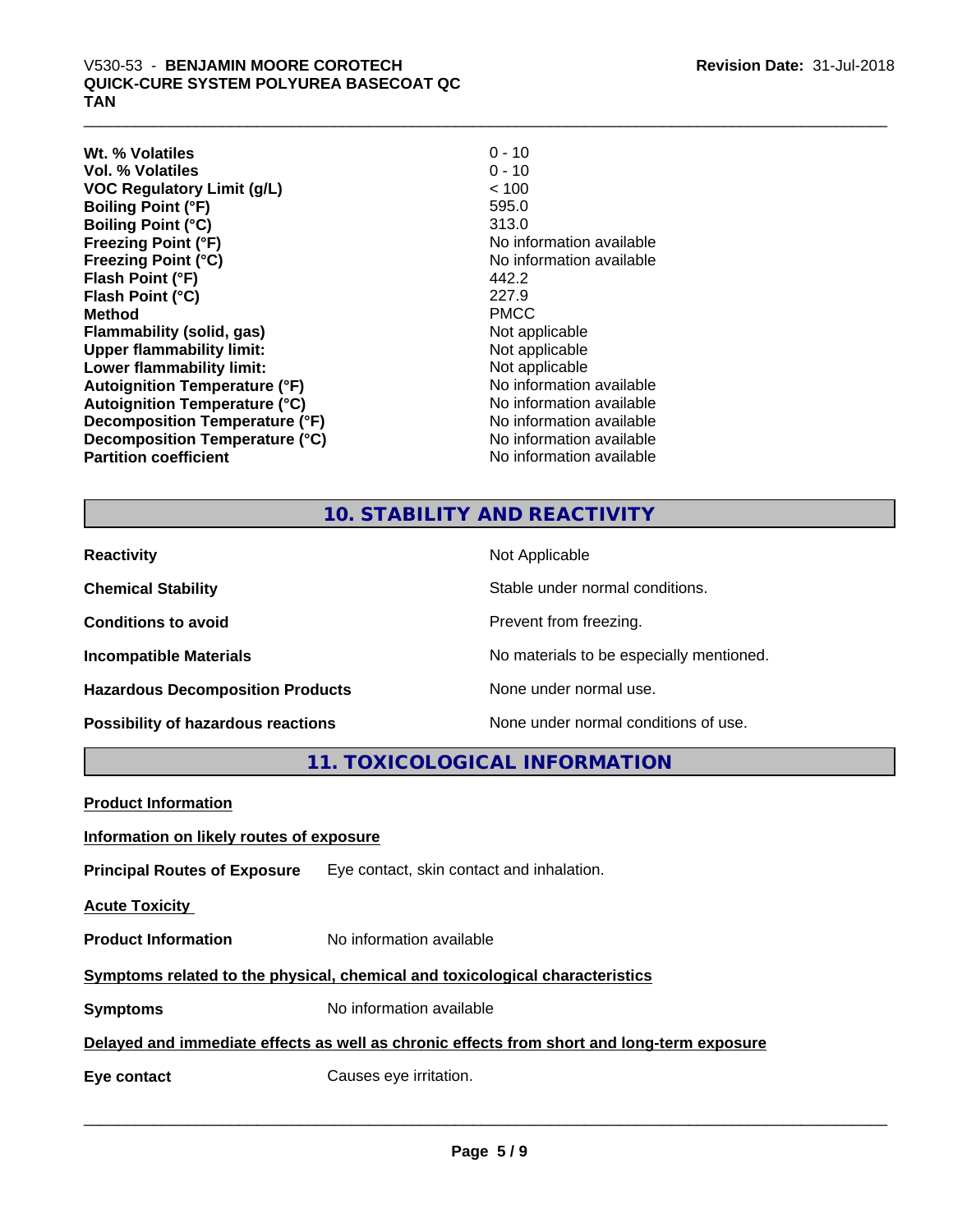| <b>Skin contact</b>             | Substance may cause slight skin irritation. Prolonged or repeated contact may dry<br>skin and cause irritation. |
|---------------------------------|-----------------------------------------------------------------------------------------------------------------|
| <b>Inhalation</b>               | May cause irritation of respiratory tract.                                                                      |
| Ingestion                       | Ingestion may cause gastrointestinal irritation, nausea, vomiting and diarrhea.                                 |
| <b>Sensitization</b>            | No information available                                                                                        |
| <b>Neurological Effects</b>     | No information available.                                                                                       |
| <b>Mutagenic Effects</b>        | No information available.                                                                                       |
| <b>Reproductive Effects</b>     | No information available.                                                                                       |
| <b>Developmental Effects</b>    | No information available.                                                                                       |
| <b>Target organ effects</b>     | No information available.                                                                                       |
| <b>STOT - single exposure</b>   | No information available.                                                                                       |
| <b>STOT - repeated exposure</b> | No information available.                                                                                       |
| Other adverse effects           | No information available.                                                                                       |
| <b>Aspiration Hazard</b>        | No information available                                                                                        |
|                                 |                                                                                                                 |

#### **Numerical measures of toxicity**

**The following values are calculated based on chapter 3.1 of the GHS document**

| <b>ATEmix (oral)</b>   | 7190 mg/kg |
|------------------------|------------|
| <b>ATEmix (dermal)</b> | 387668     |

#### **Component Information**

Titanium dioxide LD50 Oral: > 10000 mg/kg (Rat) Glycidoxy propyl trimethoxysilane LD50 Oral: 22.6 ml/kg (Rat) LD50 Dermal: 3970 µL/kg (Rabbit)

#### **Carcinogenicity**

*The information below indicateswhether each agency has listed any ingredient as a carcinogen:.*

| <b>Chemical name</b>      | <b>IARC</b>               | <b>NTP</b> | <b>OSHA</b> |
|---------------------------|---------------------------|------------|-------------|
|                           | .<br>2B<br>Possible Human |            | Listed      |
| $'$ Titanium<br>dioxide ו | Carcinoɑen                |            |             |

• Although IARC has classified titanium dioxide as possibly carcinogenic to humans (2B), their summary concludes: "No significant exposure to titanium dioxide is thought to occur during the use of products in which titanium dioxide is bound to other materials, such as paint."

#### **Legend**

IARC - International Agency for Research on Cancer NTP - National Toxicity Program OSHA - Occupational Safety & Health Administration

**12. ECOLOGICAL INFORMATION**

## **Ecotoxicity Effects**

The environmental impact of this product has not been fully investigated.

## **Product Information**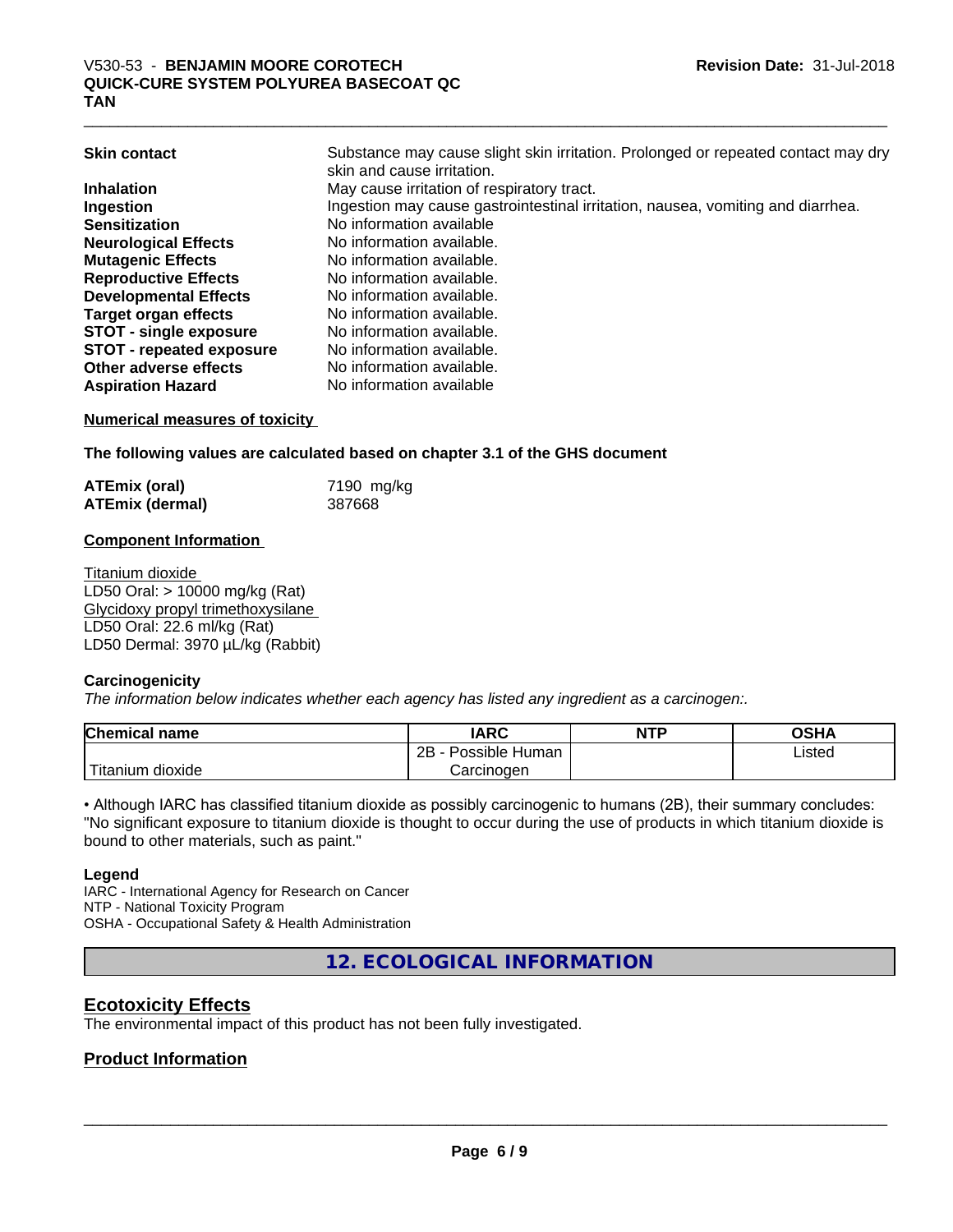#### **Acute Toxicity to Fish** No information available

## **Acute Toxicity to Aquatic Invertebrates**

No information available

# **Acute Toxicity to Aquatic Plants**

No information available

#### **Persistence / Degradability**

No information available.

#### **Bioaccumulation**

No information available.

#### **Mobility in Environmental Media**

No information available.

#### **Ozone**

No information available

## **Component Information**

#### **Acute Toxicity to Fish**

Titanium dioxide  $LC50:$  > 1000 mg/L (Fathead Minnow - 96 hr.)

## **Acute Toxicity to Aquatic Invertebrates**

No information available

#### **Acute Toxicity to Aquatic Plants**

No information available

|                              | 13. DISPOSAL CONSIDERATIONS                                                                                                                                                                                               |
|------------------------------|---------------------------------------------------------------------------------------------------------------------------------------------------------------------------------------------------------------------------|
| <b>Waste Disposal Method</b> | Dispose of in accordance with federal, state, and local regulations. Local<br>requirements may vary, consult your sanitation department or state-designated<br>environmental protection agency for more disposal options. |
|                              | 14. TRANSPORT INFORMATION                                                                                                                                                                                                 |
| <b>DOT</b>                   | Not regulated                                                                                                                                                                                                             |
| <b>ICAO/IATA</b>             | Not regulated                                                                                                                                                                                                             |
| <b>IMDG/IMO</b>              | Not regulated                                                                                                                                                                                                             |
|                              | <b>15. REGULATORY INFORMATION</b>                                                                                                                                                                                         |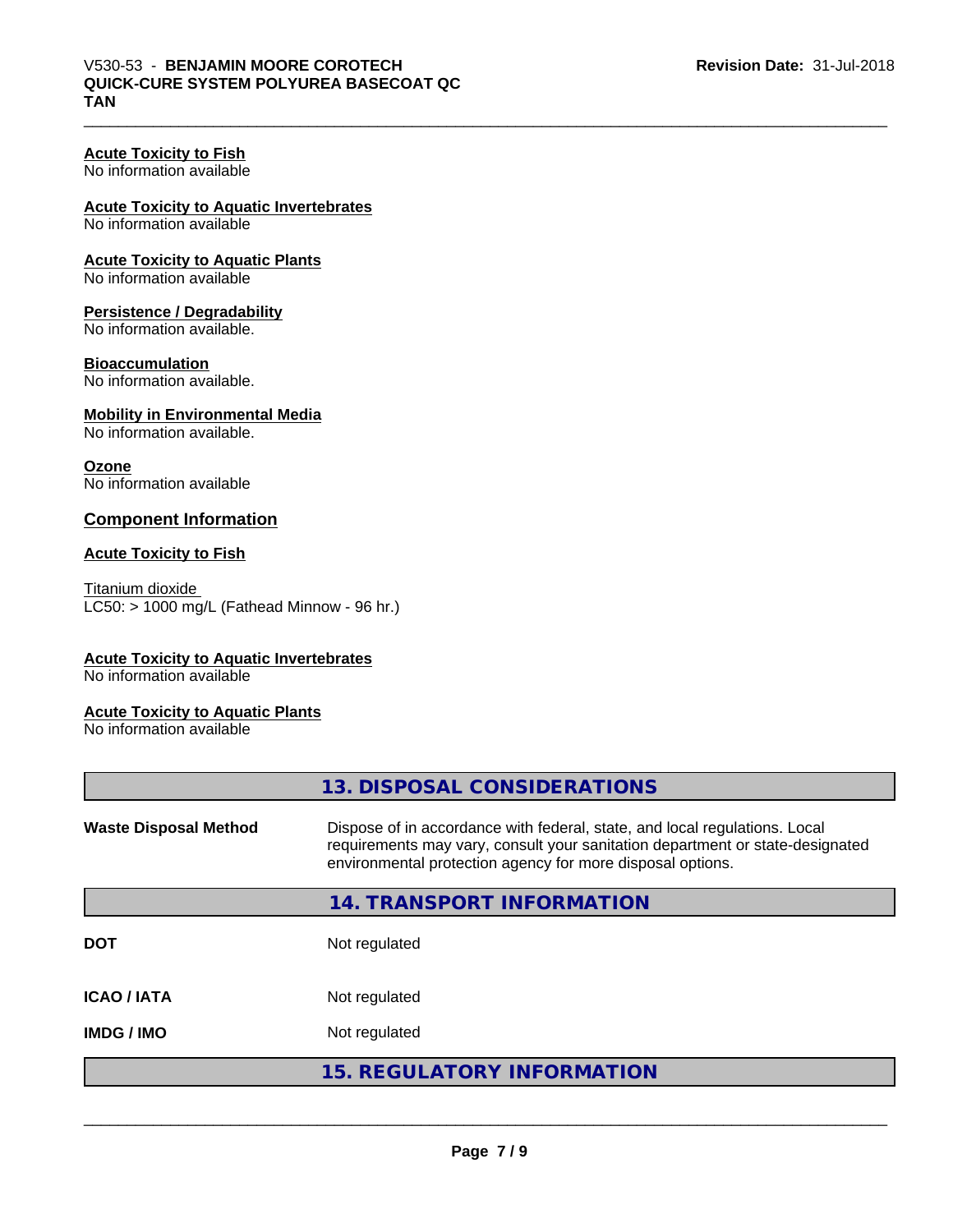## **International Inventories**

| <b>TSCA: United States</b> | Yes - All components are listed or exempt. |
|----------------------------|--------------------------------------------|
| <b>DSL: Canada</b>         | Yes - All components are listed or exempt. |

## **Federal Regulations**

#### **SARA 311/312 hazardous categorization**

| Acute health hazard               | Yes |
|-----------------------------------|-----|
| Chronic Health Hazard             | Nο  |
| Fire hazard                       | N٥  |
| Sudden release of pressure hazard | Nο  |
| Reactive Hazard                   | N٥  |

#### **SARA 313**

Section 313 of Title III of the Superfund Amendments and Reauthorization Act of 1986 (SARA). This product contains a chemical or chemicals which are subject to the reporting requirements of the Act and Title 40 of the Code of Federal Regulations, Part 372:

| <b>Chemical name</b> | CAS No.    | Weight-% | <b>CERCLA/SARA 313</b>     |
|----------------------|------------|----------|----------------------------|
|                      |            |          | (de minimis concentration) |
| Kaolin, calcined     | 66402-68-4 | 20       |                            |

## **Clean Air Act,Section 112 Hazardous Air Pollutants (HAPs) (see 40 CFR 61)**

This product contains the following HAPs:

*None*

## **US State Regulations**

## **California Proposition 65**

**AVIMARNING:** Cancer and Reproductive Harm– www.P65warnings.ca.gov

#### **State Right-to-Know**

| ^'<br>$.$ nor $.$<br>$\sim$<br>пане                        | IVIC<br>.u350. | <b>IALCAL</b><br>Ne۱<br><br>$\sim$ | anıa |
|------------------------------------------------------------|----------------|------------------------------------|------|
| coloinod<br>Kaolir<br>11611160<br>$\overline{\phantom{a}}$ |                |                                    |      |
| --<br><br>dioxide<br>ın<br>itanii                          |                |                                    |      |

#### **Legend**

X - Listed

## **16. OTHER INFORMATION**